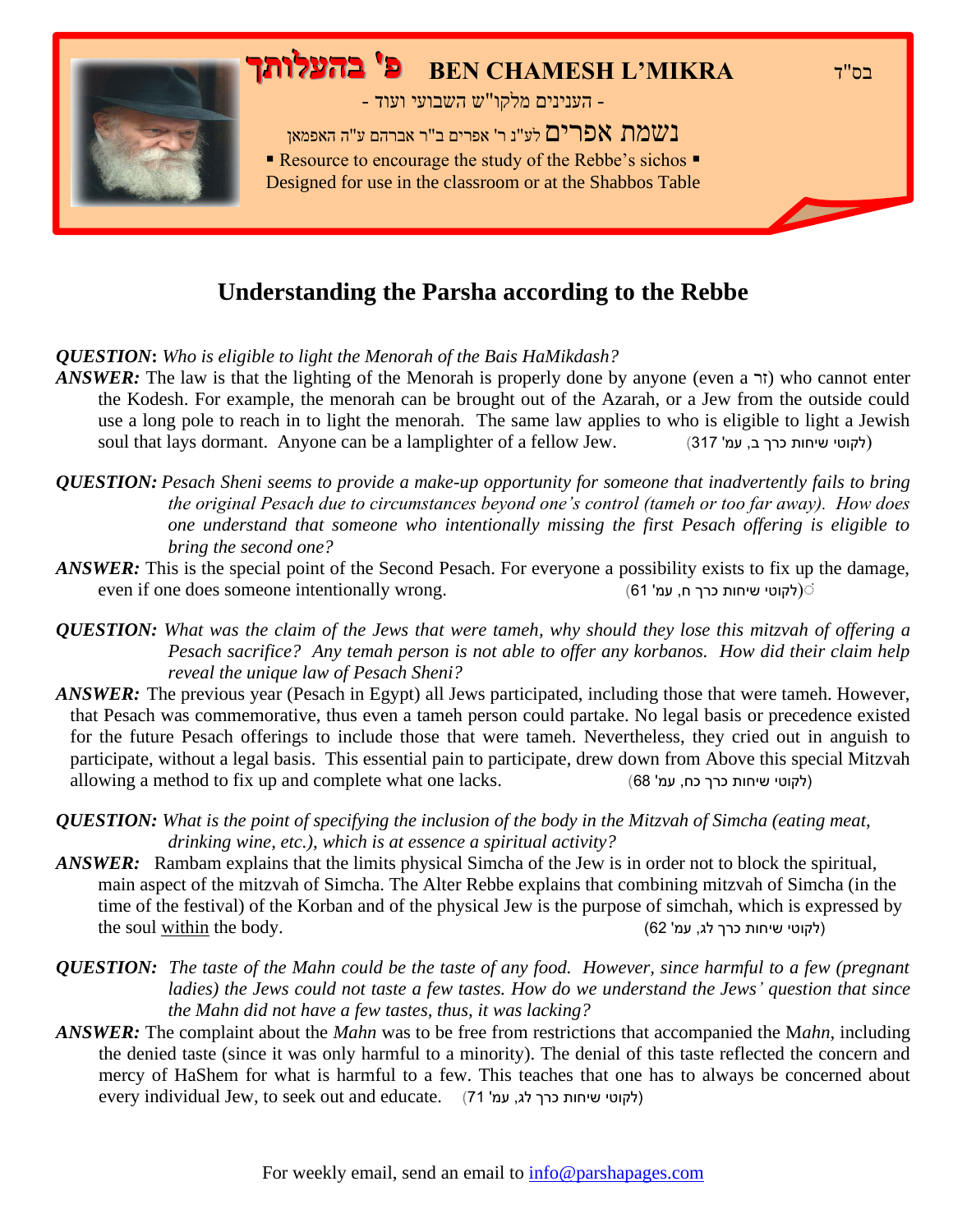## לקוטי שיחות **OVERVIEW פ' בהע לותך**

- הענינים מלקו"ש השבועי -

נשמת אפרים לע"נ ר' אפרים ב"ר אברהם ע"ה האפמאן

■ Resource to encourage the study of the Rebbe's sichos

| <b>CONTENT HIGHLIGHT</b>                                                                                             | פסוק            | חלק             |
|----------------------------------------------------------------------------------------------------------------------|-----------------|-----------------|
| Light from the Bais HaMikdash goes to the entire world from<br>the menorah – lamps (the Jewish people)               |                 |                 |
| One uniqueness of Mahn that even when eaten by Rashaim,<br>nothing is wasted and is completely nourishing            | על המחנה        |                 |
| Regardless of motive or opportunity during the first Pesach,<br>one can fix it up at the second Pesach               | או בדרך רחוקה*  | $x\overline{U}$ |
| The power of Moshe's nevius                                                                                          | ואצלתי מן הרוח  | תׁב             |
| The blowing of the trumpets for war and for simchah                                                                  | על עולותיכם*    | $x\lambda$ י    |
| Two levels of humility by Moshe                                                                                      | עניו מאד        | <u>יגב</u>      |
| <b>Consolation for Aharon</b>                                                                                        | ∗בהעלותך        | $\kappa$        |
| Korban Pesach contains elements of a personal sacrifice and<br>of a communal sacrifice                               | את הפסח במועדו  | יחב             |
| Pesach Sheni is an avodah of Teshuvah                                                                                | פסח שני         | יהג             |
| ניטא קיין פארפאלען "never too late" even when seemingly<br>lacking nothing                                           | פסח שני         | יחד             |
| The Jews showed honor to Miriam by preparing her place for<br>seven days, and welcoming her back into the encampment | והעם לא נסע*    | $77^{\circ}$    |
| Disgrace of only offering one Pesach sacrifice in the desert                                                         | בחודש הראשון    | כגא             |
| Different types of enemies of the Jews, but at their source they<br>fight against G-d, who chose the Jews            | אויביך*         | כגב             |
| Three aspects in prophecy                                                                                            | רמב"ם           | כגג             |
| Single unit of the Menorah reflects unity of the Jews                                                                | *זה מעשה מנורה  | $k$ $7$         |
| The Pesach in Egypt and Pesach in the desert                                                                         | למה נגרע $\ast$ | כחב             |
| Turn from bad and do good                                                                                            | פסח שני         | לגא             |
| Simchah penetrates the body                                                                                          | שמחתכם          | לגב             |
| Denial to the many when harmful to a few                                                                             | את הקשואים $*$  | לגג             |
| Matters which are completely from Heaven, are drawn down<br>thru the acts of people                                  | *מנורה          | $\times 77$     |
| Humility and the Divine Presence                                                                                     | עניו מאד        | לחב             |

For weekly email, send an email to [info@parshapages.com](mailto:info@parshapages.com) שיחה י"רש**\***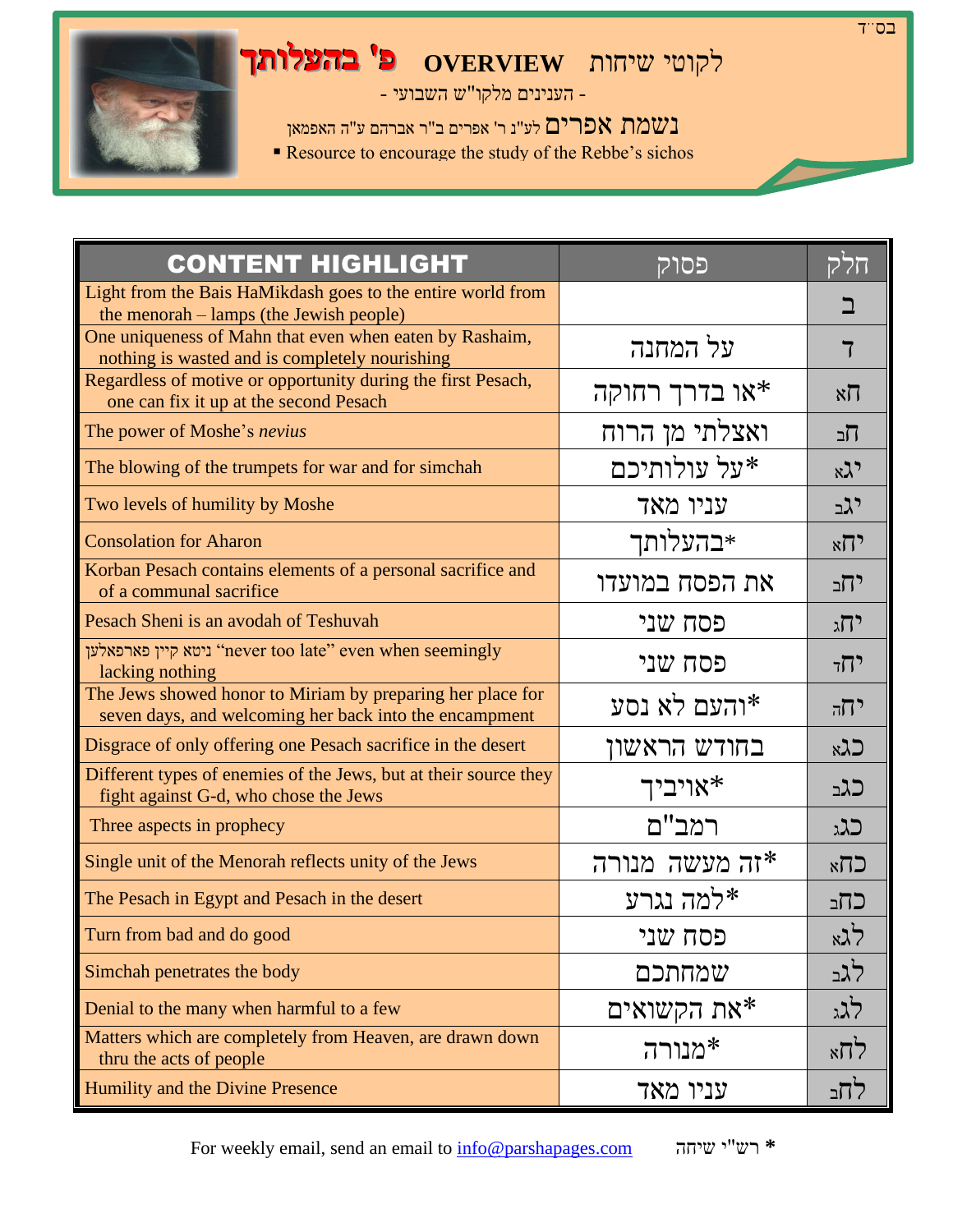

# לקוטי שיחות **ABSTRACT פ' בהעלותך**

- תוכן הענינים מלקו"ש השבועי -

נשמת אפרים לע"נ ר' אפרים ב"ר אברהם ע"ה האפמאן

■ Resource to encourage the study of the Rebbe's sichos ■

| הוראה                                                                                     |                                                   |                                                                            | עניו                                                         |                           | פסוק                      | חלק          |                         |
|-------------------------------------------------------------------------------------------|---------------------------------------------------|----------------------------------------------------------------------------|--------------------------------------------------------------|---------------------------|---------------------------|--------------|-------------------------|
| Each Jew has an individual                                                                |                                                   |                                                                            | The light from the Bais HaMikdash to the entire              |                           |                           |              |                         |
| approach to avodah; the                                                                   |                                                   | world comes from the menorah – lamps; the Jewish                           |                                                              |                           |                           |              |                         |
| lamplighters (Chasidim) must                                                              |                                                   | souls are lit by Aharon, the source of extended                            |                                                              |                           |                           |              |                         |
| approach with manifest love                                                               |                                                   |                                                                            | love; seven lights reflect 7 ways of service                 |                           |                           |              |                         |
| Bread from earth -revealed Torah                                                          |                                                   |                                                                            | One uniqueness of Mahn that even when eaten by               |                           |                           |              |                         |
| Bread from heaven – the mystical                                                          |                                                   | Rashaim, nothing is wasted and is completely                               | על המחנה                                                     |                           |                           |              |                         |
| teachings                                                                                 |                                                   | nourishing; like Shabbos no spiritual loss by                              | 0:8                                                          |                           |                           |              |                         |
| All Jews can study Chasidus                                                               |                                                   | descent into this world                                                    |                                                              |                           |                           |              |                         |
| Missing out at the first Pesach,                                                          |                                                   |                                                                            | can also meant not literally, but even just                  |                           |                           |              |                         |
| even if done intentional (even                                                            |                                                   | outside the Azarah the entire time                                         |                                                              |                           | או בדרך*<br>רחוקה ט, י*   |              |                         |
| relying on the Second Pesach),                                                            |                                                   |                                                                            | Understanding who does not offer the first Pesach,           |                           |                           |              | $\aleph \overline{\Pi}$ |
| can be fixed with bringing the                                                            |                                                   |                                                                            | provides a context for the second Pesach                     |                           |                           |              |                         |
| second Pesach                                                                             |                                                   | <b>Korban Pesach:</b>                                                      | (see below)                                                  |                           | <b>Obstacles to One's</b> |              |                         |
| <b>Korbanos in General</b>                                                                |                                                   | <b>A Further Degree</b>                                                    | <b>Conditions Preventing</b><br><b>Offering a 1st Pesach</b> |                           | <b>Avodah</b>             |              |                         |
| קירוב                                                                                     |                                                   | Becoming close, one jumps                                                  |                                                              |                           | Chametz (גאוה)            |              |                         |
| <b>Coming close to HaShem</b>                                                             |                                                   | (Passover) out of prior state                                              | <b>Possession of Chametz</b>                                 | interferes with closeness |                           |              |                         |
| Elevation of below to above                                                               |                                                   | Even the part eaten is                                                     |                                                              |                           | Temuh involves descent    |              |                         |
| expressed in part burnt on                                                                | roasted in the fire                               |                                                                            | טומאה                                                        |                           |                           |              |                         |
| altar                                                                                     |                                                   | (opposite of elevation)<br>indicating elevation                            |                                                              |                           |                           |              |                         |
| Drawing down from above                                                                   |                                                   | Primary purpose of the                                                     |                                                              |                           | Absence in the Azarah     |              |                         |
| to below                                                                                  |                                                   | Pesach offering is to be                                                   | <b>Outside of the Azarah</b>                                 |                           | prevents permeation of    |              |                         |
| expressed in portion eaten                                                                |                                                   | eaten                                                                      |                                                              |                           | the Above into the body   |              |                         |
| Two understandings for the transfer of spirit from Moshe to the Zekanim without a loss to |                                                   |                                                                            |                                                              |                           |                           |              |                         |
| Moshe (he remained in full power):                                                        |                                                   |                                                                            |                                                              |                           | ואצלתי מן                 |              |                         |
| Moshe was on a level close to the Zekanim (candles on the Menorah) Sefri                  |                                                   |                                                                            |                                                              |                           |                           | תב           |                         |
| The nevius of Moshe existed on a high level without limits, and therefore, a transfer     |                                                   |                                                                            |                                                              |                           | $\mathbf{r}$ הרוח יא, יז  |              |                         |
| also does not involve limits - Rashi according to Chassidus                               |                                                   |                                                                            |                                                              |                           |                           |              |                         |
| Advice for the constant fight with the                                                    |                                                   |                                                                            | The blowing of the trumpets occurs during the                |                           | *על                       |              |                         |
| Yetzer HaRa: first prayer, then                                                           |                                                   | celebration of a victory of a war, and while                               |                                                              |                           |                           | $x\lambda$ י |                         |
| worldly involvement always within                                                         |                                                   |                                                                            | bringing communal burnt offerings and peace                  |                           | עולותיכם י, י             |              |                         |
| the community setting                                                                     |                                                   | sacrifices                                                                 |                                                              |                           |                           |              |                         |
| Moshe recognized his level, but his                                                       | Two levels of humility:                           |                                                                            |                                                              | עניו מאד                  |                           |              |                         |
| an "inferior" level based on reason;<br>true humbleness believed that                     |                                                   |                                                                            |                                                              |                           |                           |              |                         |
| anyone with his abilities and<br>opportunities could achieve as much                      | and a "superior" level as an integral part of the |                                                                            |                                                              |                           | יב, ג                     | יגב          |                         |
| if not more                                                                               |                                                   | person's essence, transcending logic                                       |                                                              |                           | סיום מס' סוטה             |              |                         |
| נר ה' נשמת אדם                                                                            |                                                   | Moshe possessed both levels<br>Aharon's selfless dedication of the "inner" |                                                              |                           |                           |              |                         |
| The strong residue inherent inside a                                                      |                                                   | menorah produced a "constant" future effect,                               |                                                              |                           | ∗בהעלותך                  |              |                         |
| person's soul can be drawn out by                                                         |                                                   | resulting in a stronger and more lasting effect                            |                                                              |                           |                           | $\kappa$ ל   |                         |
| mesiras nefesh                                                                            |                                                   |                                                                            | ⊓, ב<br>than the nasiim's dedication of the "outer" altar    |                           |                           |              |                         |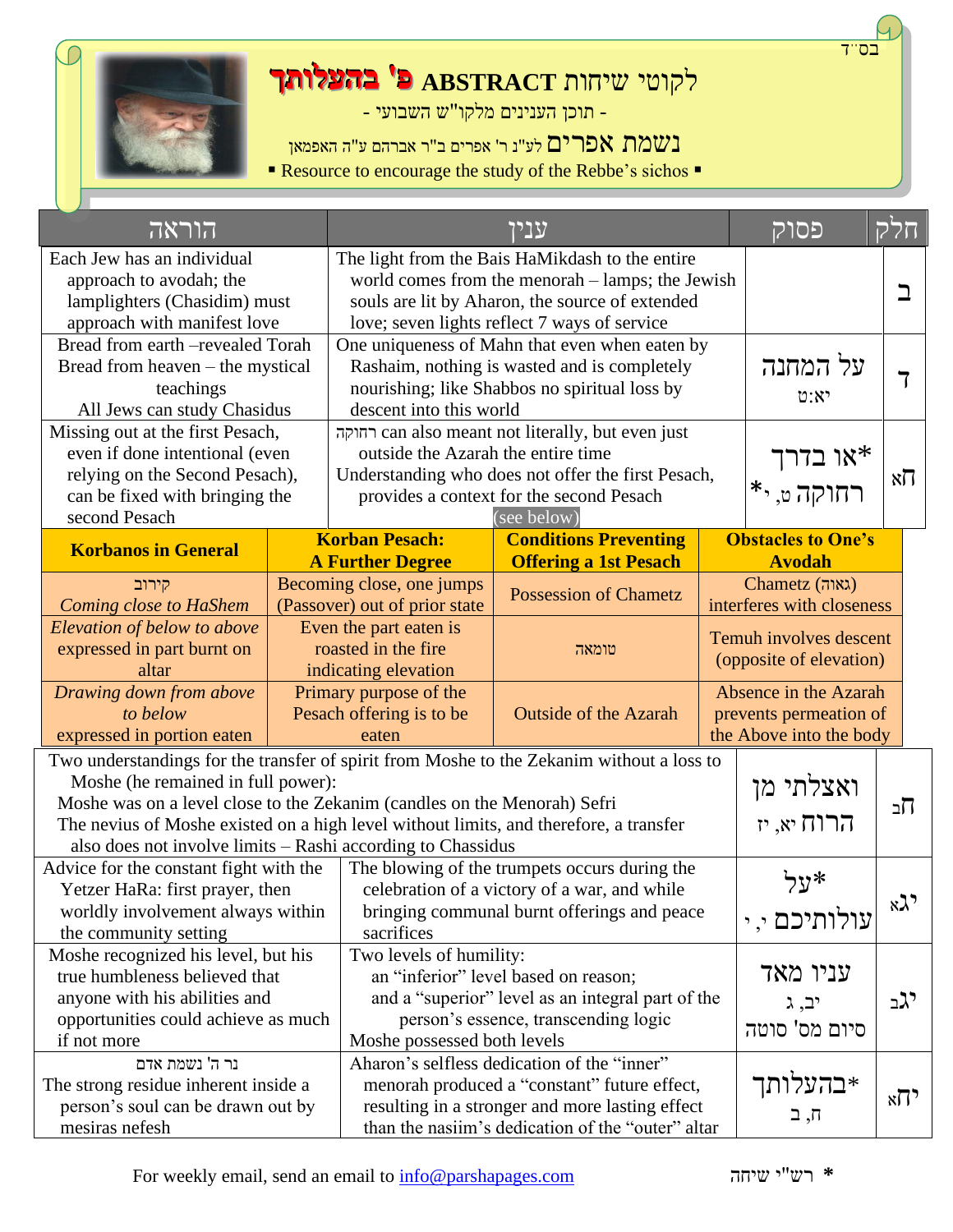

# לקוטי שיחות **ABSTRACT פ' בהעלותך**

- תוכן הענינים מלקו"ש השבועי -

נשמת אפרים לע"נ ר' אפרים ב"ר אברהם ע"ה האפמאן

■ Resource to encourage the study of the Rebbe's sichos ■

|                                                                                | הוראה                                                                                             |                                                                                                                                                                                                      |                                                                                             |                                                                                                                                                | ענין                                                                        |                                                                                                    |                                       | פסוק                                                                   | חלק |  |
|--------------------------------------------------------------------------------|---------------------------------------------------------------------------------------------------|------------------------------------------------------------------------------------------------------------------------------------------------------------------------------------------------------|---------------------------------------------------------------------------------------------|------------------------------------------------------------------------------------------------------------------------------------------------|-----------------------------------------------------------------------------|----------------------------------------------------------------------------------------------------|---------------------------------------|------------------------------------------------------------------------|-----|--|
|                                                                                | not nullify its individuals                                                                       | Korban Pesach contains elements of a<br>personal sacrifice and of a communal<br>Am Yisrael is a community that does<br>sacrifice - which prevails?<br>מחלוקות בין ר' יאשי' ור' יונתן throughout Shas |                                                                                             |                                                                                                                                                |                                                                             |                                                                                                    | את הפסח<br>במועדו ט, א                | יחב                                                                    |     |  |
|                                                                                |                                                                                                   |                                                                                                                                                                                                      | רבי יאשיה                                                                                   |                                                                                                                                                |                                                                             |                                                                                                    | רבי יונתן                             |                                                                        |     |  |
|                                                                                | <b>Korban Pesach</b>                                                                              |                                                                                                                                                                                                      |                                                                                             | Generalizations (grouping of particulars) prevail                                                                                              |                                                                             | Individual particulars prevail<br>Does not override Shabbos                                        |                                       |                                                                        |     |  |
|                                                                                | עיר הנדחת                                                                                         |                                                                                                                                                                                                      | Overrides Shabbos (due to communal aspect)<br>City between ten $\&$ 100 (larger is a ציבור) |                                                                                                                                                |                                                                             |                                                                                                    |                                       | From 100 to a majority of a tribe (less<br>are still like individuals) |     |  |
|                                                                                | <b>Cursing one's Father &amp;</b>                                                                 |                                                                                                                                                                                                      |                                                                                             | General rule that both helped form the child;                                                                                                  |                                                                             |                                                                                                    | Particular parent is included; need a |                                                                        |     |  |
|                                                                                | <b>Mother</b>                                                                                     |                                                                                                                                                                                                      |                                                                                             | need a specific limud for one without the other                                                                                                |                                                                             | verse to include both at same time                                                                 |                                       |                                                                        |     |  |
|                                                                                | Excluding עולות עוף                                                                               |                                                                                                                                                                                                      |                                                                                             | includes all categories of sacrifices; thus,                                                                                                   |                                                                             | according to its particulars                                                                       |                                       |                                                                        |     |  |
|                                                                                | requiring libations                                                                               |                                                                                                                                                                                                      |                                                                                             | need an exclusion for bird offerings                                                                                                           |                                                                             |                                                                                                    | excludes items killed by מליקה        |                                                                        |     |  |
| <b>Adding a Fifth</b>                                                          |                                                                                                   |                                                                                                                                                                                                      | מלבר $-20\%$ of the total (joining of the principal<br>with the additional fifth)           | מלגו $-20\%$ of the principal only<br>Each considered a separate part                                                                          |                                                                             |                                                                                                    |                                       |                                                                        |     |  |
| No use of עגלה ערופה                                                           |                                                                                                   |                                                                                                                                                                                                      |                                                                                             | Example: $100 * 20% = 20$ total 120<br>Example: $(100 + 25 = 125 \text{ total})$ 125 / 25 = 20%                                                |                                                                             |                                                                                                    |                                       |                                                                        |     |  |
|                                                                                | (an element of time)                                                                              | General inclusion of all time periods:<br>past, present and future                                                                                                                                   |                                                                                             |                                                                                                                                                | Applies to the future and not the past<br>Considered separated time periods |                                                                                                    |                                       |                                                                        |     |  |
|                                                                                | <b>Cohen Gadol sprinkles</b><br>blood on the inner Altar                                          |                                                                                                                                                                                                      | Mix together the bloods of the פר and the שעיר<br>and pour onto the corners of the Altar    |                                                                                                                                                |                                                                             | פר (individual) and שעיר (communal):<br>cannot be mixed and are applied<br>separately to the Altar |                                       |                                                                        |     |  |
| <b>Adulterers are punished</b>                                                 |                                                                                                   | Only applied if both (general) are adults; not                                                                                                                                                       |                                                                                             | Applied separately; adult is punished                                                                                                          |                                                                             |                                                                                                    |                                       |                                                                        |     |  |
| with death<br>applied if one of them is a minor                                |                                                                                                   | even in a case involving a minor                                                                                                                                                                     |                                                                                             |                                                                                                                                                |                                                                             |                                                                                                    |                                       |                                                                        |     |  |
|                                                                                | One does not "miss the boat", but has<br>a chance to make things right even<br>in a single moment |                                                                                                                                                                                                      |                                                                                             | Pesach Sheni (reflection Teshuvah) can be viewed<br>in three ways: 1) a holiday in its own right,<br>תשולמים a make-up<br>3) a fixing up תקנתא |                                                                             |                                                                                                    |                                       | פסח שני                                                                | יהג |  |
| ניסן                                                                           | שבעת ימים<br>השתלשלות                                                                             |                                                                                                                                                                                                      |                                                                                             | No chametz<br>No dealings with evil                                                                                                            | עבודת צדיקים<br>ישר                                                         | על פי הסדר (בזמנו)                                                                                 | פסח ראשון                             |                                                                        |     |  |
| אייר                                                                           | יום אחד (שעה אחת)<br>למעלה מהגבלה                                                                 |                                                                                                                                                                                                      |                                                                                             | <b>Chametz with Matzah</b><br><b>Transformation</b>                                                                                            | עבודת התשובה<br>מהפך                                                        | שלא על פי סדר                                                                                      | פסח שני                               |                                                                        |     |  |
|                                                                                | One may not know what one lacks in                                                                |                                                                                                                                                                                                      |                                                                                             | ניטא קיין פארפאלען "never too late" is not just filling                                                                                        |                                                                             |                                                                                                    |                                       |                                                                        |     |  |
|                                                                                | avodah, or even needs to fix up;<br>thus, whatever comes to hand<br>should be utilized            |                                                                                                                                                                                                      |                                                                                             | in what is lacking, but can also mean an<br>when seemingly lacking nothing                                                                     |                                                                             | פסח שני<br>achievement of a new level of perfection, even                                          |                                       |                                                                        | יחד |  |
|                                                                                | A metzorah does wrong, then with                                                                  |                                                                                                                                                                                                      | The Jews showed honor to Miriam by preparing a                                              |                                                                                                                                                |                                                                             | והעם לא*                                                                                           |                                       |                                                                        |     |  |
| Teshuvah transforms the bad into<br>place for her for the seven days, and then |                                                                                                   |                                                                                                                                                                                                      |                                                                                             |                                                                                                                                                |                                                                             | $77^{\circ}$                                                                                       |                                       |                                                                        |     |  |
| good within the community setting                                              |                                                                                                   |                                                                                                                                                                                                      | welcoming her back into the encampment                                                      |                                                                                                                                                |                                                                             |                                                                                                    | נסע יב, טו                            |                                                                        |     |  |

בס"ד